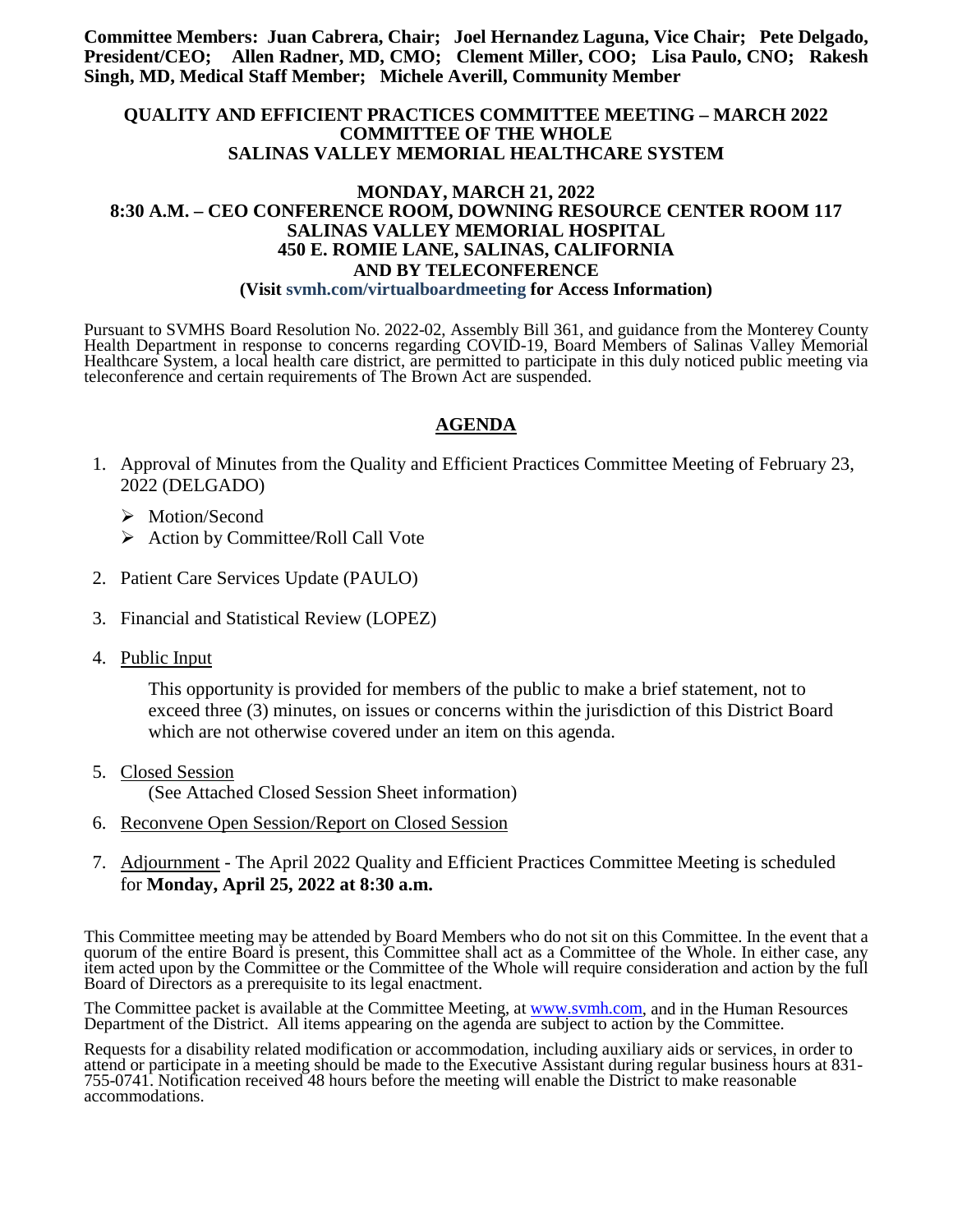#### **QUALITY AND EFFICIENT PRACTICES COMMITTEE MEETING OF THE BOARD OF DIRECTORS – COMMITTEE OF THE WHOLE**

#### **AGENDA FOR CLOSED SESSION**

Pursuant to California Government Code Section 54954.2 and 54954.5, the board agenda may describe closed session agenda items as provided below. No legislative body or elected official shall be in violation of Section 54954.2 or 54956 if the closed session items are described in substantial compliance with Section 54954.5 of the Government Code.

### **CLOSED SESSION AGENDA ITEMS**

### **[ ] LICENSE/PERMIT DETERMINATION**

(Government Code §54956.7)

**Applicant(s)**: (Specify number of applicants)

# **[ ] CONFERENCE WITH REAL PROPERTY NEGOTIATORS**

(Government Code §54956.8)

**Property:** (Specify street address, or if no street address, the parcel number or other unique reference, of the real property under negotiation):

**Agency negotiator:** (Specify names of negotiators attending the closed session):

**Negotiating parties**: (Specify name of party (not agent):

**Under negotiation:** (Specify whether instruction to negotiator will concern price, terms of payment, or both):

# **[ ] CONFERENCE WITH LEGAL COUNSEL-EXISTING LITIGATION**

(Government Code §54956.9(d)(1))

**Name of case:** (Specify by reference to claimant's name, names of parties, case or claim numbers):  $\cdot$ , or

**Case name unspecified:** (Specify whether disclosure would jeopardize service of process or existing settlement negotiations):

### **[ ] CONFERENCE WITH LEGAL COUNSEL-ANTICIPATED LITIGATION**

(Government Code §54956.9)

Significant exposure to litigation pursuant to Section 54956.9(d)(2) or (3) (Number of potential cases):

Additional information required pursuant to Section 54956.9(e):

Initiation of litigation pursuant to Section 54956.9(d)(4) (Number of potential cases):

## **[ ] LIABILITY CLAIMS**

(Government Code §54956.95)

**Claimant:** (Specify name unless unspecified pursuant to Section 54961):

**Agency claimed against**: (Specify name):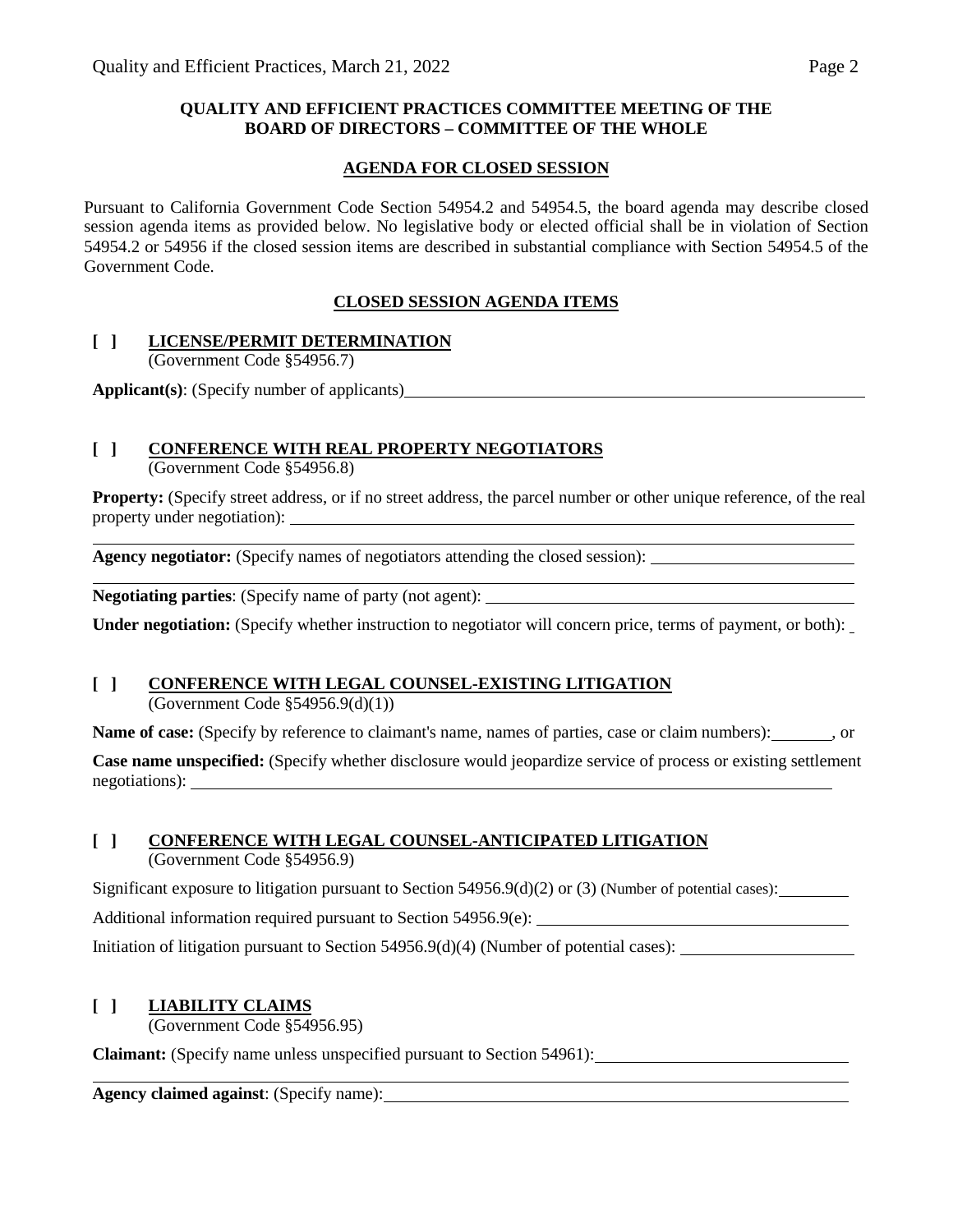# **[ ] THREAT TO PUBLIC SERVICES OR FACILITIES**

(Government Code §54957)

**Consultation with**: (Specify name of law enforcement agency and title of officer):

#### **[ ] PUBLIC EMPLOYEE APPOINTMENT**

(Government Code §54957)

**Title**: (Specify description of position to be filled):

### **[ ] PUBLIC EMPLOYMENT**

(Government Code §54957)

**Title**: (Specify description of position to be filled):

#### **[ ] PUBLIC EMPLOYEE PERFORMANCE EVALUATION**

(Government Code §54957)

**Title**: (Specify position title of employee being reviewed):

#### **[ ] PUBLIC EMPLOYEE DISCIPLINE/DISMISSAL/RELEASE**

(Government Code §54957)

(No additional information is required in connection with a closed session to consider discipline, dismissal, or release of a public employee. Discipline includes potential reduction of compensation.)

## **[ ] CONFERENCE WITH LABOR NEGOTIATOR**

(Government Code §54957.6)

**Agency designated representative:** (Specify name of designated representatives attending the closed session):

**Employee organization**: (Specify name of organization representing employee or employees in question):

or

**Unrepresented employee**: (Specify position title of unrepresented employee who is the subject of the negotiations):

### **[ ] CASE REVIEW/PLANNING**

(Government Code §54957.8)

(No additional information is required to consider case review or planning.)

### **[ ] REPORT INVOLVING TRADE SECRET**

(Government Code §37606 & Health and Safety Code § 32106)

Discussion will concern: (Specify whether discussion will concern proposed new service, program, or facility):

**Estimated date of public disclosure**: (Specify month and year):